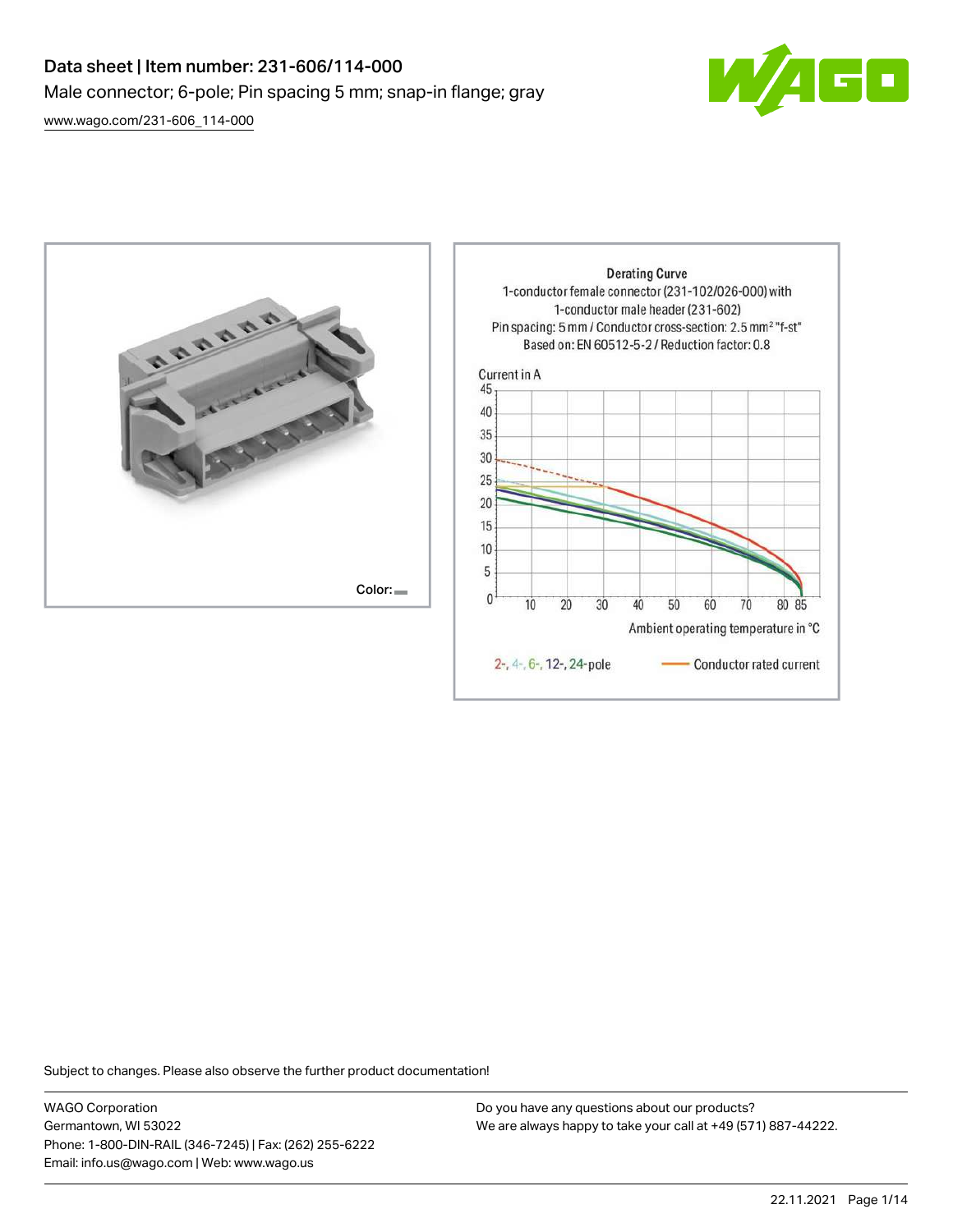



# Item description

- $\blacksquare$ Universal connection for all conductor types
- $\blacksquare$ Easy cable pre-assembly and on-unit wiring via vertical and horizontal CAGE CLAMP® actuation
- $\blacksquare$ For wire-to-wire and board-to-wire connections
- $\blacksquare$ Versions available with snap-in mounting feet or flanges for panel or through-panel mounting
- П With coding fingers

# Data Notes

Safety information 1 The MCS – MULTI CONNECTION SYSTEM includes connectors without breaking capacity in accordance with DIN EN 61984. When

Subject to changes. Please also observe the further product documentation!  $\mathbf{u}$ 

WAGO Corporation Germantown, WI 53022 Phone: 1-800-DIN-RAIL (346-7245) | Fax: (262) 255-6222 Email: info.us@wago.com | Web: www.wago.us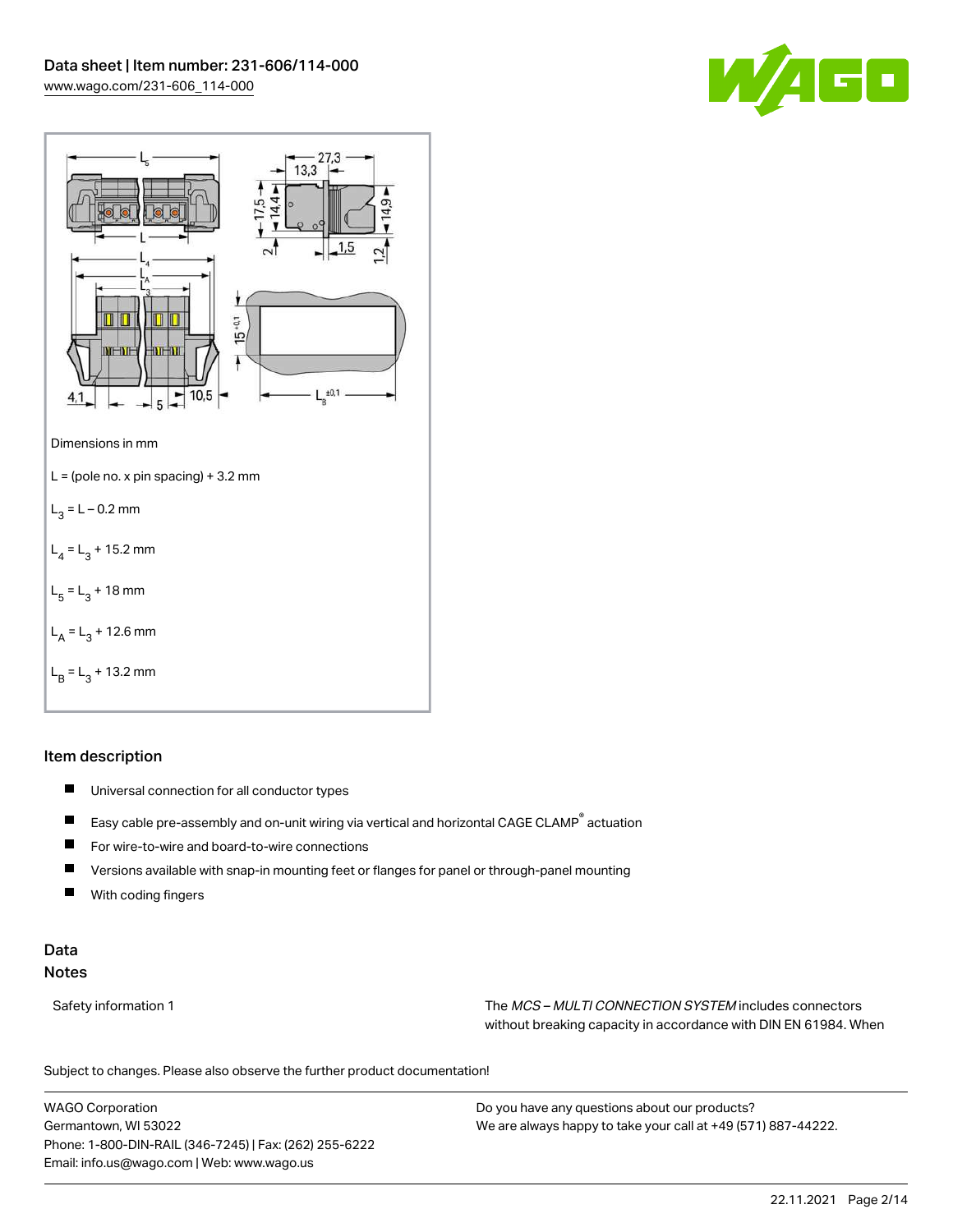

| unmated.                                                         |
|------------------------------------------------------------------|
| ensure header pins, which can be touched, are not live when      |
| /disconnected when live or under load. The circuit design should |
| used as intended, these connectors must not be connected         |

| Variants: | Other pole numbers                                               |
|-----------|------------------------------------------------------------------|
|           | Gold-plated or partially gold-plated contact surfaces            |
|           | Other versions (or variants) can be requested from WAGO Sales or |
|           | configured at https://configurator.wago.com/                     |

# Electrical data

## IEC Approvals

| Ratings per                 | IEC/EN 60664-1                                                       |
|-----------------------------|----------------------------------------------------------------------|
| Rated voltage (III / 3)     | 320 V                                                                |
| Rated surge voltage (III/3) | 4 <sub>kV</sub>                                                      |
| Rated voltage (III/2)       | 320 V                                                                |
| Rated surge voltage (III/2) | 4 <sub>k</sub> V                                                     |
| Nominal voltage (II/2)      | 630 V                                                                |
| Rated surge voltage (II/2)  | 4 <sub>k</sub> V                                                     |
| Rated current               | 12A                                                                  |
| Legend (ratings)            | (III / 2) $\triangleq$ Overvoltage category III / Pollution degree 2 |

## UL Approvals

| Approvals per                  | UL 1059 |
|--------------------------------|---------|
| Rated voltage UL (Use Group B) | 300 V   |
| Rated current UL (Use Group B) | 15 A    |
| Rated voltage UL (Use Group D) | 300 V   |
| Rated current UL (Use Group D) | 10 A    |

# Ratings per UL

| Rated voltage UL 1977 | 600 V |
|-----------------------|-------|
| Rated current UL 1977 |       |

## CSA Approvals

| Approvals per                   | <b>CSA</b> |
|---------------------------------|------------|
| Rated voltage CSA (Use Group B) | 300 V      |
| Rated current CSA (Use Group B) | 15 A       |
| Rated voltage CSA (Use Group D) | 300 V      |

Subject to changes. Please also observe the further product documentation!

| <b>WAGO Corporation</b>                                | Do you have any questions about our products?                 |
|--------------------------------------------------------|---------------------------------------------------------------|
| Germantown, WI 53022                                   | We are always happy to take your call at +49 (571) 887-44222. |
| Phone: 1-800-DIN-RAIL (346-7245)   Fax: (262) 255-6222 |                                                               |
| Email: info.us@wago.com   Web: www.wago.us             |                                                               |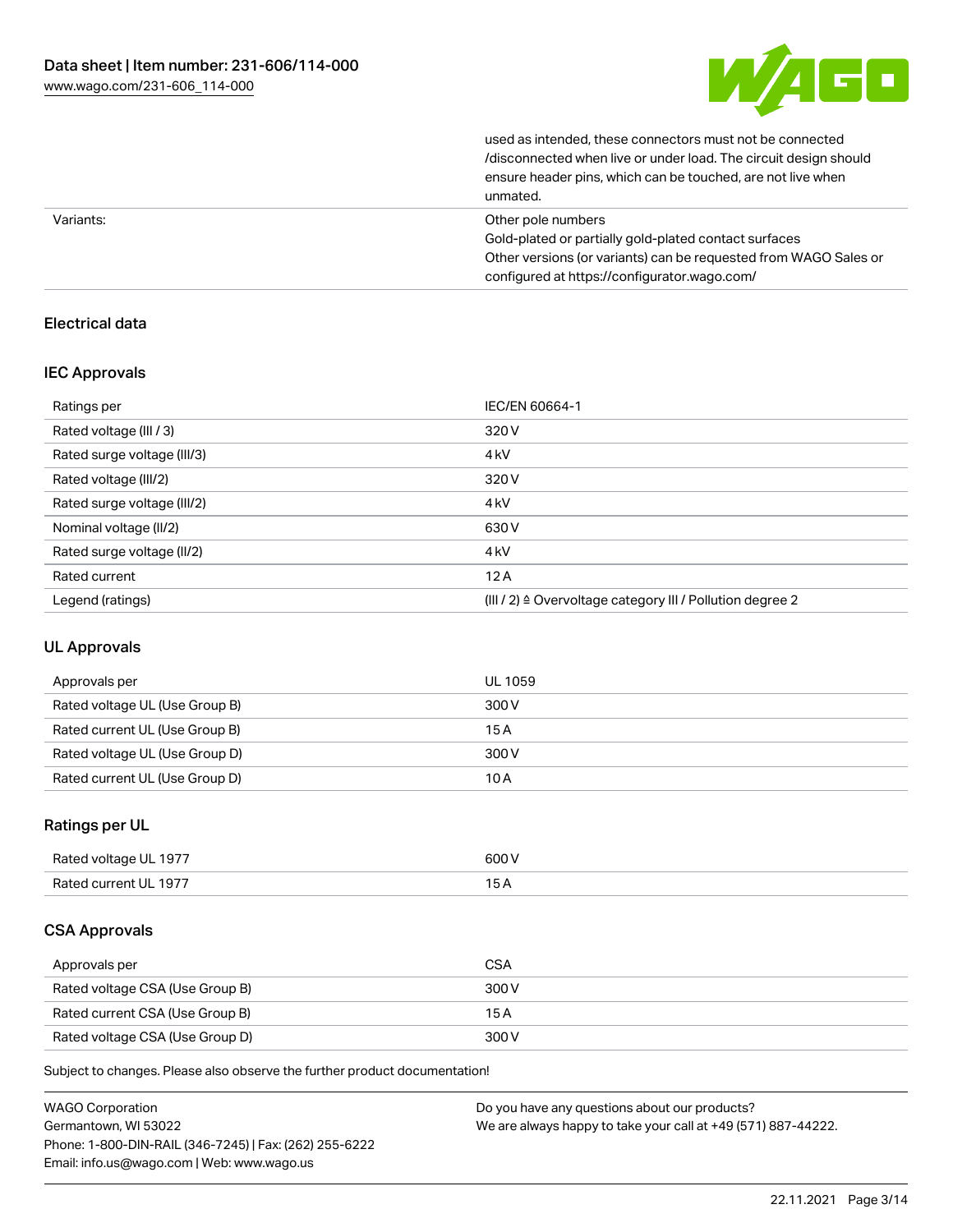W/4GD

| Rated current CSA (Use Group D) |  |
|---------------------------------|--|
|---------------------------------|--|

# Connection data

| Total number of connection points |  |
|-----------------------------------|--|
| Total number of potentials        |  |
| Number of connection types        |  |
| Number of levels                  |  |

## Connection 1

| Connection technology                             | CAGE CLAMP®                            |
|---------------------------------------------------|----------------------------------------|
| Actuation type                                    | Operating tool                         |
| Solid conductor                                   | $0.082.5$ mm <sup>2</sup> / 28  12 AWG |
| Fine-stranded conductor                           | $0.082.5$ mm <sup>2</sup> / 28  12 AWG |
| Fine-stranded conductor; with insulated ferrule   | $0.251.5$ mm <sup>2</sup>              |
| Fine-stranded conductor; with uninsulated ferrule | $0.252.5$ mm <sup>2</sup>              |
| Strip length                                      | 89 mm / 0.31  0.35 inch                |
| Number of poles                                   | 6                                      |
| Conductor entry direction to mating direction     | 0°                                     |

# Physical data

| Pin spacing | 5 mm / 0.197 inch    |
|-------------|----------------------|
| Width       | 51 mm / 2.008 inch   |
| Height      | 17.5 mm / 0.689 inch |
| Depth       | 27.5 mm / 1.083 inch |

#### Mechanical data

| Housing sheet thickness | $0.5$ 2.5 mm / 0.02  0.098 inch |
|-------------------------|---------------------------------|
| Mounting type           | Snap-in                         |
| Mounting type           | Feed-through mounting           |

## Plug-in connection

| Contact type (pluggable connector) | Male connector/plug |
|------------------------------------|---------------------|
| Connector (connection type)        | for conductor       |
| Mismating protection               | No                  |
| Locking of plug-in connection      | Without             |

Subject to changes. Please also observe the further product documentation! Material data

| <b>WAGO Corporation</b>                                | Do you have any questions about our products?                 |
|--------------------------------------------------------|---------------------------------------------------------------|
| Germantown, WI 53022                                   | We are always happy to take your call at +49 (571) 887-44222. |
| Phone: 1-800-DIN-RAIL (346-7245)   Fax: (262) 255-6222 |                                                               |
| Email: info.us@wago.com   Web: www.wago.us             |                                                               |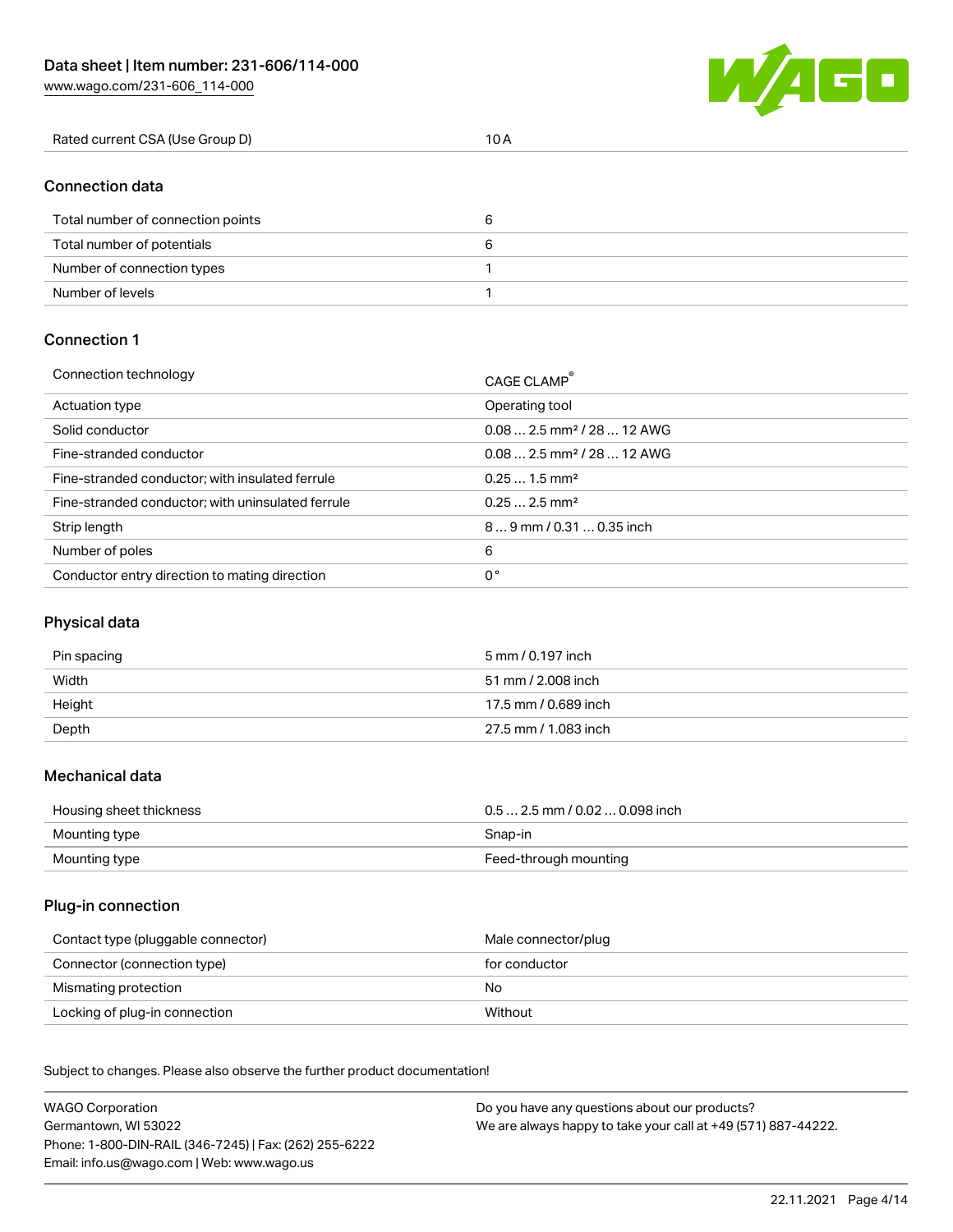

# Material data

| Color                       | gray                                    |
|-----------------------------|-----------------------------------------|
| Material group              |                                         |
| Insulation material         | Polyamide (PA66)                        |
| Flammability class per UL94 | V <sub>0</sub>                          |
| Clamping spring material    | Chrome nickel spring steel (CrNi)       |
| Contact material            | Electrolytic copper ( $E_{\text{Cu}}$ ) |
| Contact plating             | tin-plated                              |
| Fire load                   | $0.224$ MJ                              |
| Weight                      | 11.3 <sub>g</sub>                       |
|                             |                                         |

#### Environmental requirements

| Limit temperature range | . +100 °C<br>$-60$ |
|-------------------------|--------------------|
|-------------------------|--------------------|

# Commercial data

| Product Group         | 3 (Multi Conn. System) |
|-----------------------|------------------------|
| PU (SPU)              | 50 Stück               |
| Packaging type        | box                    |
| Country of origin     | DE                     |
| <b>GTIN</b>           | 4050821216049          |
| Customs tariff number | 8536694040             |

## Approvals / Certificates

## Country specific Approvals

| Logo | Approval                               | <b>Additional Approval Text</b> | Certificate<br>name |
|------|----------------------------------------|---------------------------------|---------------------|
|      | CВ<br>DEKRA Certification B.V.         | IEC 61984                       | NL-39756            |
|      | <b>CSA</b><br>DEKRA Certification B.V. | C <sub>22.2</sub>               | LR 18677-<br>25     |

#### Ship Approvals

|      |                             |                          | Certificate |
|------|-----------------------------|--------------------------|-------------|
| Logo | Approval                    | Additional Approval Text | name        |
|      | <b>ABS</b>                  | $\overline{\phantom{0}}$ | $19-$       |
|      | American Bureau of Shipping |                          | HG1869876-  |

Subject to changes. Please also observe the further product documentation!

| <b>WAGO Corporation</b>                                | Do you have any questions about our products?                 |
|--------------------------------------------------------|---------------------------------------------------------------|
| Germantown, WI 53022                                   | We are always happy to take your call at +49 (571) 887-44222. |
| Phone: 1-800-DIN-RAIL (346-7245)   Fax: (262) 255-6222 |                                                               |
| Email: info.us@wago.com   Web: www.wago.us             |                                                               |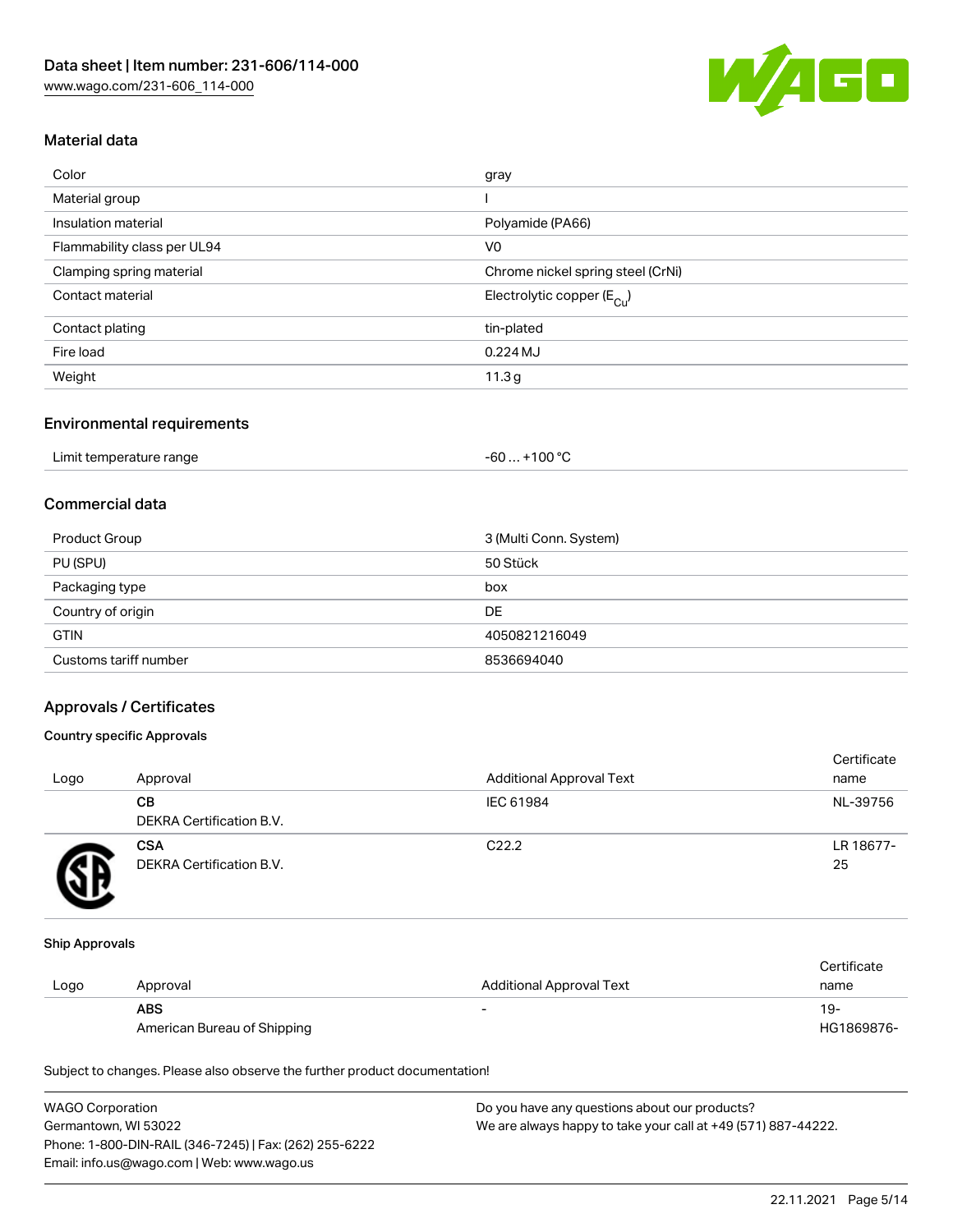

| <b>ABS</b>          |                                        |                                 | <b>PDA</b>  |
|---------------------|----------------------------------------|---------------------------------|-------------|
|                     | BV                                     | <b>IEC 60998</b>                | 11915/D0    |
|                     | Bureau Veritas S.A.                    |                                 | BV          |
| <b>BUREAU</b>       |                                        |                                 |             |
|                     | <b>DNV GL</b>                          |                                 | TAE000016Z  |
|                     | Det Norske Veritas, Germanischer Lloyd |                                 |             |
| <b>UL-Approvals</b> |                                        |                                 |             |
|                     |                                        |                                 | Certificate |
| Logo                | Approval                               | <b>Additional Approval Text</b> | name        |

| Logo | Approval                             | <b>Additional Approval Text</b> | name   |
|------|--------------------------------------|---------------------------------|--------|
| J    | UR<br>Underwriters Laboratories Inc. | <b>UL 1977</b>                  | E45171 |

# Counterpart



Item no.231-106/026-000 Female plug; 6-pole; 12 AWG max; pin spacing 5 mm; 1 conductor per pole; gray [www.wago.com/231-106/026-000](https://www.wago.com/231-106/026-000)

## Optional accessories

| Jumpers |
|---------|
|---------|

| Jumper                      |                                                                           |                      |
|-----------------------------|---------------------------------------------------------------------------|----------------------|
|                             | Item no.: 231-905<br>Jumper; for conductor entry; 5-way; insulated; gray  | www.wago.com/231-905 |
|                             | Item no.: 231-903<br>Jumper; for conductor entry; 3-way; insulated; gray  | www.wago.com/231-903 |
|                             | Item no.: 231-907<br>Jumper; for conductor entry; 7-way; insulated; gray  | www.wago.com/231-907 |
|                             | Item no.: 231-910<br>Jumper; for conductor entry; 10-way; insulated; gray | www.wago.com/231-910 |
|                             | Item no.: 231-902<br>Jumper; for conductor entry; 2-way; insulated; gray  | www.wago.com/231-902 |
| $\sim$ $\sim$ $\sim$ $\sim$ |                                                                           |                      |

Cover

Subject to changes. Please also observe the further product documentation! Cover

| <b>WAGO Corporation</b>                                | Do you have any questions about our products?                 |
|--------------------------------------------------------|---------------------------------------------------------------|
| Germantown, WI 53022                                   | We are always happy to take your call at +49 (571) 887-44222. |
| Phone: 1-800-DIN-RAIL (346-7245)   Fax: (262) 255-6222 |                                                               |
| Email: info.us@wago.com   Web: www.wago.us             |                                                               |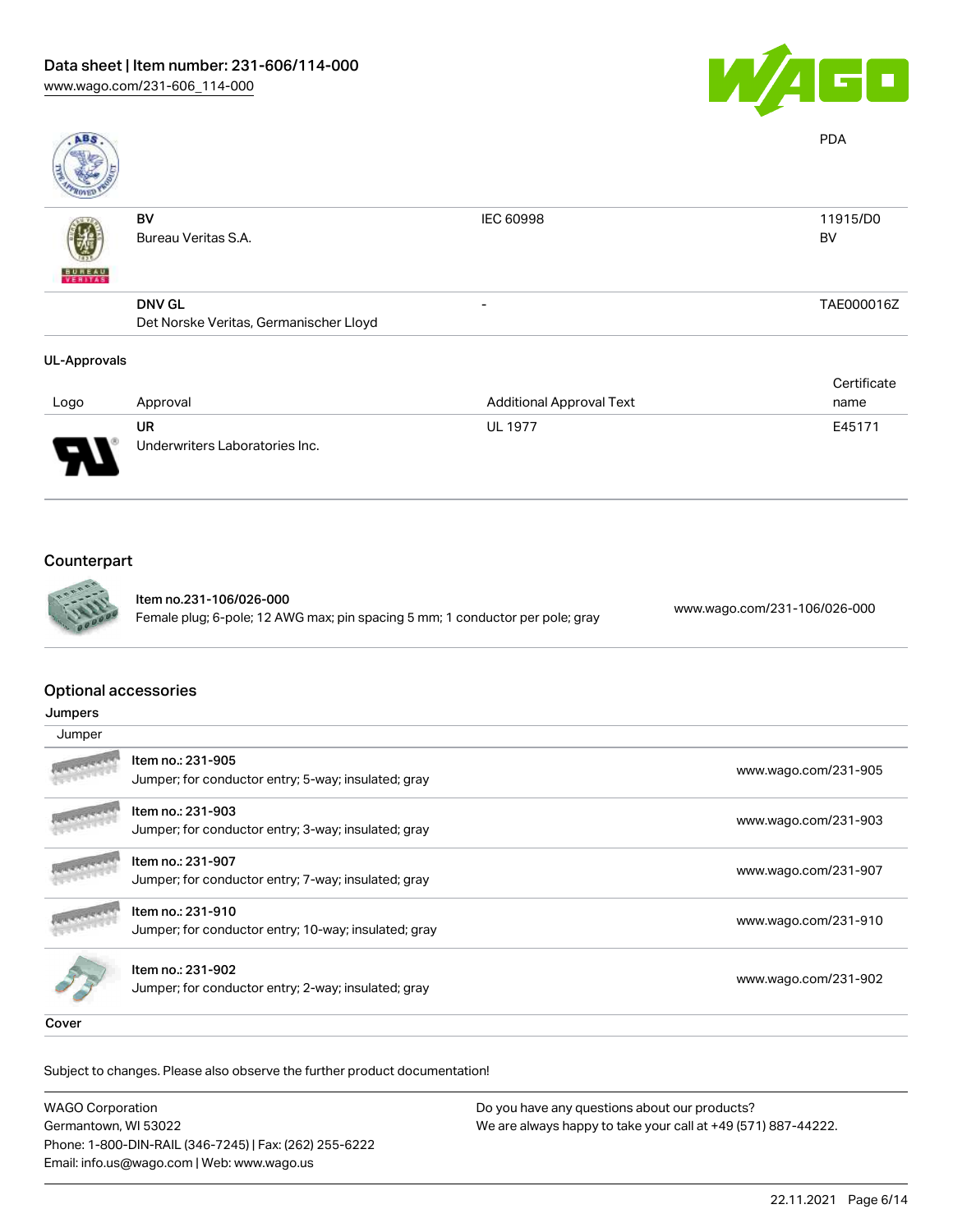[www.wago.com/231-606\\_114-000](http://www.wago.com/231-606_114-000)



| Cover             |                                                                                                                  |                      |
|-------------------|------------------------------------------------------------------------------------------------------------------|----------------------|
|                   | Item no.: 231-668<br>Lockout caps; for covering unused clamping units; gray                                      | www.wago.com/231-668 |
| Insulations stops |                                                                                                                  |                      |
| Insulation stop   |                                                                                                                  |                      |
|                   | Item no.: 231-672<br>Insulation stop; 0.75 - 1 mm <sup>2</sup> ; dark gray                                       | www.wago.com/231-672 |
|                   | Item no.: 231-670<br>Insulation stop; 0.08-0.2 mm <sup>2</sup> / 0.2 mm <sup>2</sup> "s"; white                  | www.wago.com/231-670 |
|                   | Item no.: 231-671<br>Insulation stop; 0.25 - 0.5 mm <sup>2</sup> ; light gray                                    | www.wago.com/231-671 |
| <b>Tools</b>      |                                                                                                                  |                      |
| Operating tool    |                                                                                                                  |                      |
|                   | Item no.: 209-130<br>Operating tool; suitable for 264, 280 and 281 Series; 1-way; of insulating material; white  | www.wago.com/209-130 |
|                   | Item no.: 209-132<br>Operating tool; for connecting comb-style jumper bar; 2-way; of insulating material         | www.wago.com/209-132 |
|                   | Item no.: 231-159<br>Operating tool; natural                                                                     | www.wago.com/231-159 |
|                   | Item no.: 210-250<br>Operating tool; for MCS MINI & MIDI with CAGE CLAMP® connection; red                        | www.wago.com/210-250 |
|                   | Item no.: 231-231<br>Combination operating tool; red                                                             | www.wago.com/231-231 |
|                   | Item no.: 210-657<br>Operating tool; Blade: 3.5 x 0.5 mm; with a partially insulated shaft; short; multicoloured | www.wago.com/210-657 |
|                   | Item no.: 210-720<br>Operating tool; Blade: 3.5 x 0.5 mm; with a partially insulated shaft; multicoloured        | www.wago.com/210-720 |
|                   | Item no.: 231-131<br>Operating tool; made of insulating material; 1-way; loose; white                            | www.wago.com/231-131 |
|                   | Item no.: 231-291<br>Operating tool; made of insulating material; 1-way; loose; red                              | www.wago.com/231-291 |

WAGO Corporation Germantown, WI 53022 Phone: 1-800-DIN-RAIL (346-7245) | Fax: (262) 255-6222 Email: info.us@wago.com | Web: www.wago.us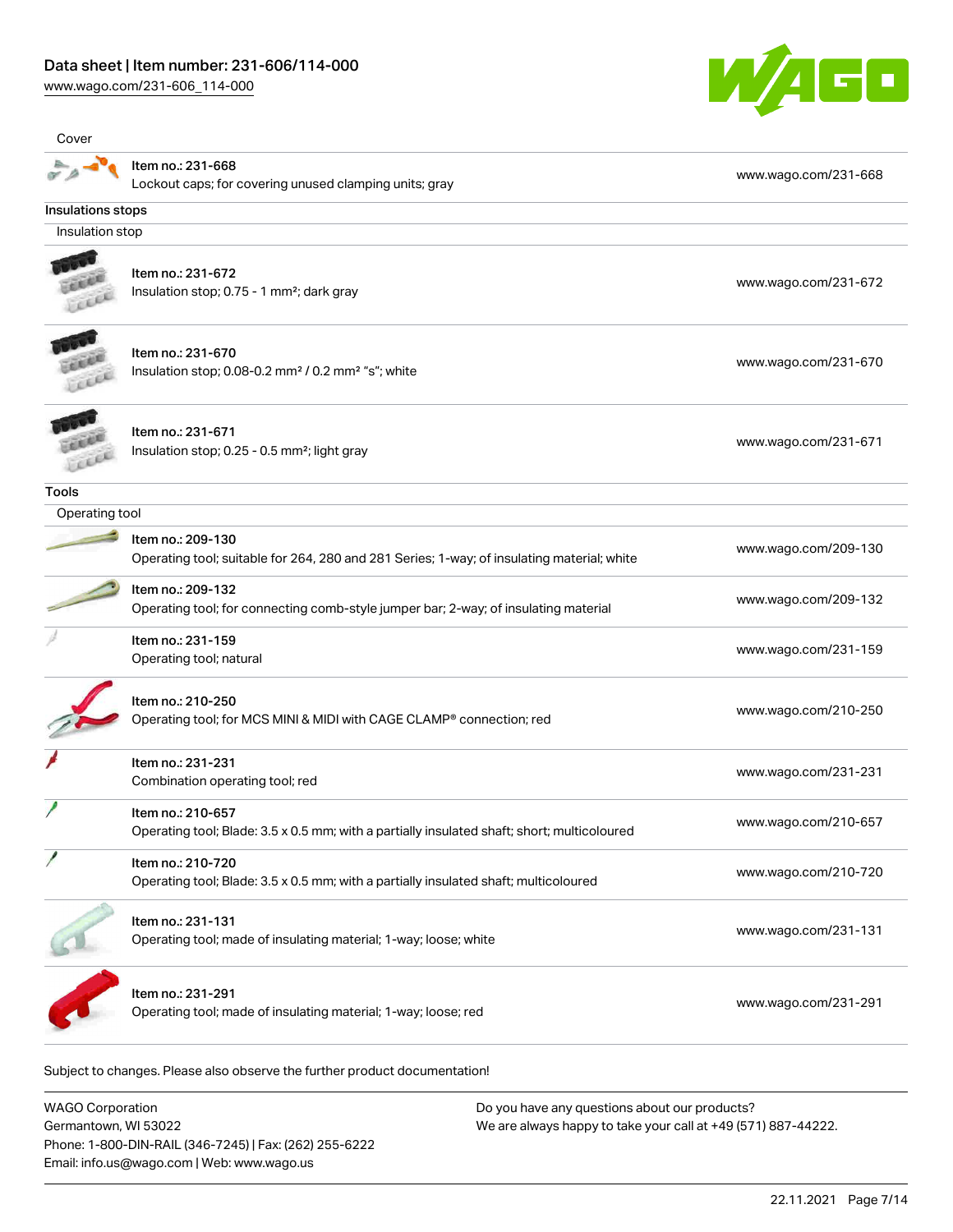# Data sheet | Item number: 231-606/114-000

[www.wago.com/231-606\\_114-000](http://www.wago.com/231-606_114-000)



|                     | Item no.: 280-432<br>Operating tool; made of insulating material; 2-way; white                                                                                                                  | www.wago.com/280-432             |
|---------------------|-------------------------------------------------------------------------------------------------------------------------------------------------------------------------------------------------|----------------------------------|
|                     | Item no.: 280-434<br>Operating tool; made of insulating material; 4-way                                                                                                                         | www.wago.com/280-434             |
|                     | Item no.: 280-437<br>Operating tool; made of insulating material; 7-way                                                                                                                         | www.wago.com/280-437             |
|                     | Item no.: 280-440<br>Operating tool; made of insulating material; 10-way                                                                                                                        | www.wago.com/280-440             |
|                     | Item no.: 280-435<br>Operating tool; made of insulating material; 5-way; gray                                                                                                                   | www.wago.com/280-435             |
|                     | Item no.: 280-436<br>Operating tool; made of insulating material; 6-way                                                                                                                         | www.wago.com/280-436             |
|                     | Item no.: 280-438<br>Operating tool; made of insulating material; 8-way                                                                                                                         | www.wago.com/280-438             |
|                     | Item no.: 280-433<br>Operating tool; made of insulating material; 3-way                                                                                                                         | www.wago.com/280-433             |
| Coding              |                                                                                                                                                                                                 |                                  |
| Coding              |                                                                                                                                                                                                 |                                  |
|                     | Item no.: 231-129<br>Coding key; snap-on type; light gray                                                                                                                                       | www.wago.com/231-129             |
| Marking accessories |                                                                                                                                                                                                 |                                  |
| Marking strip       |                                                                                                                                                                                                 |                                  |
|                     | Item no.: 210-331/500-103<br>Marking strips; as a DIN A4 sheet; MARKED; 1-12 (300x); Height of marker strip: 2.3 mm/0.091 in; Strip<br>length 182 mm; Horizontal marking; Self-adhesive; white  | www.wago.com/210-331<br>/500-103 |
|                     | Item no.: 210-331/500-104<br>Marking strips; as a DIN A4 sheet; MARKED; 13-24 (300x); Height of marker strip: 2.3 mm/0.091 in; Strip<br>length 182 mm; Horizontal marking; Self-adhesive; white | www.wago.com/210-331<br>/500-104 |
|                     | Item no.: 210-332/500-202<br>Marking strips; as a DIN A4 sheet; MARKED; 1-16 (160x); Height of marker strip: 3 mm; Strip length 182<br>mm; Horizontal marking; Self-adhesive; white             | www.wago.com/210-332<br>/500-202 |
|                     | Item no.: 210-332/500-206<br>Marking strips; as a DIN A4 sheet; MARKED; 33-48 (160x); Height of marker strip: 3 mm; Strip length<br>182 mm; Horizontal marking; Self-adhesive; white            | www.wago.com/210-332<br>/500-206 |
|                     | Item no.: 210-332/500-205<br>Marking strips; as a DIN A4 sheet; MARKED; 1-32 (80x); Height of marker strip: 3 mm; Strip length 182<br>mm; Horizontal marking; Self-adhesive; white              | www.wago.com/210-332<br>/500-205 |
|                     | Item no.: 210-332/500-204                                                                                                                                                                       |                                  |

Subject to changes. Please also observe the further product documentation!

WAGO Corporation Germantown, WI 53022 Phone: 1-800-DIN-RAIL (346-7245) | Fax: (262) 255-6222 Email: info.us@wago.com | Web: www.wago.us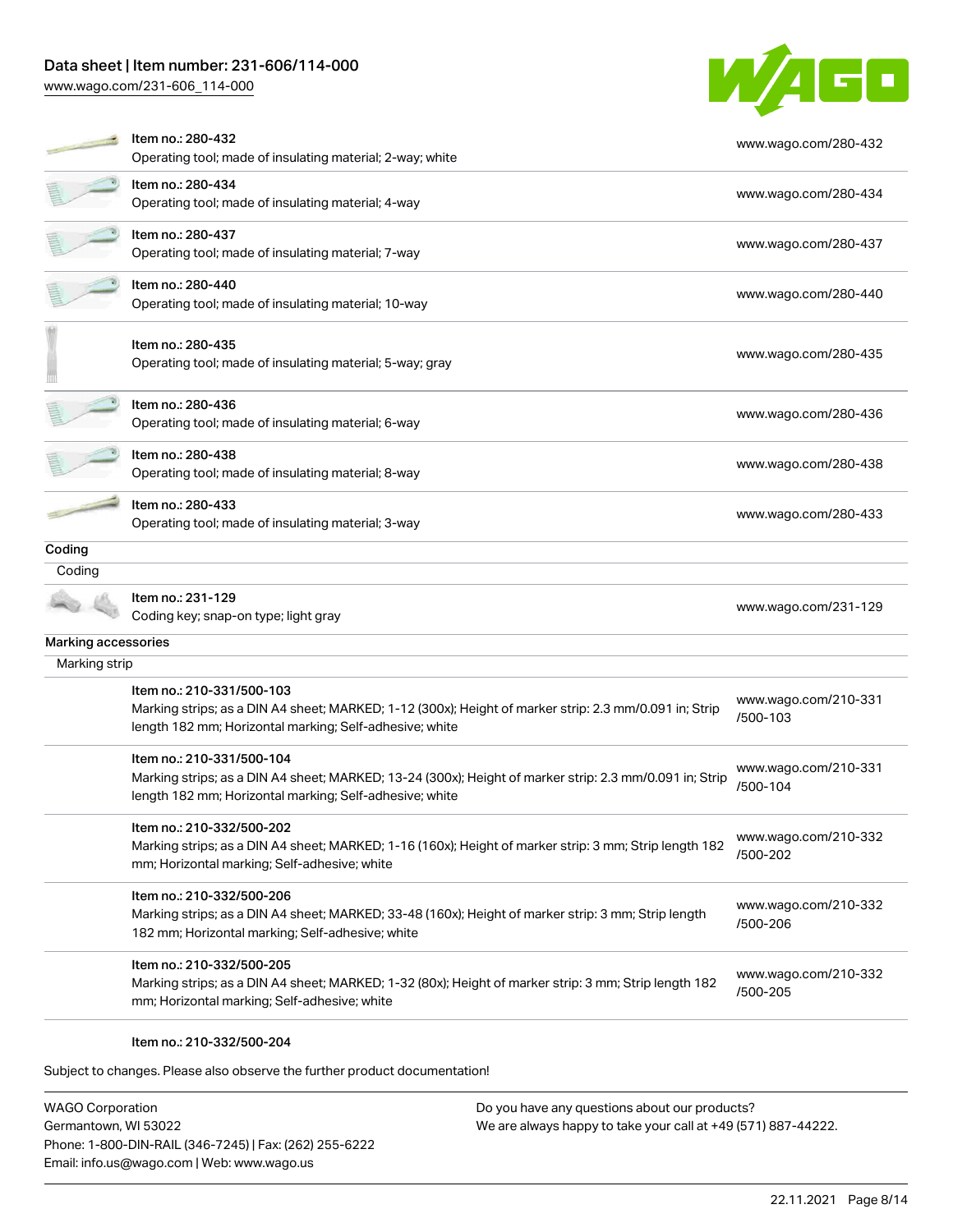

Marking strips; as a DIN A4 sheet; MARKED; 17-32 (160x); Height of marker strip: 3 mm; Strip length 182 mm; Horizontal marking; Self-adhesive; white [www.wago.com/210-332](http://www.wago.com/210-332/500-204)

[/500-204](http://www.wago.com/210-332/500-204)

| <b>Ferrules</b> |                                                                                                                                                                                    |                      |
|-----------------|------------------------------------------------------------------------------------------------------------------------------------------------------------------------------------|----------------------|
| Ferrule         |                                                                                                                                                                                    |                      |
|                 | Item no.: 216-101<br>Ferrule; Sleeve for 0.5 mm <sup>2</sup> / AWG 22; uninsulated; electro-tin plated; silver-colored                                                             | www.wago.com/216-101 |
|                 | Item no.: 216-104<br>Ferrule; Sleeve for 1.5 mm <sup>2</sup> / AWG 16; uninsulated; electro-tin plated; silver-colored                                                             | www.wago.com/216-104 |
|                 | Item no.: 216-106<br>Ferrule; Sleeve for 2.5 mm <sup>2</sup> / AWG 14; uninsulated; electro-tin plated; silver-colored                                                             | www.wago.com/216-106 |
|                 | Item no.: 216-102<br>Ferrule; Sleeve for 0.75 mm <sup>2</sup> / AWG 20; uninsulated; electro-tin plated; silver-colored                                                            | www.wago.com/216-102 |
|                 | Item no.: 216-103<br>Ferrule; Sleeve for 1 mm <sup>2</sup> / AWG 18; uninsulated; electro-tin plated                                                                               | www.wago.com/216-103 |
|                 | Item no.: 216-123<br>Ferrule; Sleeve for 1 mm <sup>2</sup> / AWG 18; uninsulated; electro-tin plated; silver-colored                                                               | www.wago.com/216-123 |
|                 | Item no.: 216-122<br>Ferrule; Sleeve for 0.75 mm <sup>2</sup> / AWG 20; uninsulated; electro-tin plated; silver-colored                                                            | www.wago.com/216-122 |
|                 | Item no.: 216-124<br>Ferrule; Sleeve for 1.5 mm <sup>2</sup> / AWG 16; uninsulated; electro-tin plated                                                                             | www.wago.com/216-124 |
|                 | Item no.: 216-142<br>Ferrule; Sleeve for 0.75 mm <sup>2</sup> / 18 AWG; uninsulated; electro-tin plated; electrolytic copper; gastight<br>crimped; acc. to DIN 46228, Part 1/08.92 | www.wago.com/216-142 |
|                 | Item no.: 216-132<br>Ferrule; Sleeve for 0.34 mm <sup>2</sup> / AWG 24; uninsulated; electro-tin plated                                                                            | www.wago.com/216-132 |
|                 | Item no.: 216-121<br>Ferrule; Sleeve for 0.5 mm <sup>2</sup> / AWG 22; uninsulated; electro-tin plated; silver-colored                                                             | www.wago.com/216-121 |
|                 | Item no.: 216-143<br>Ferrule; Sleeve for 1 mm <sup>2</sup> / AWG 18; uninsulated; electro-tin plated; electrolytic copper; gastight<br>crimped; acc. to DIN 46228, Part 1/08.92    | www.wago.com/216-143 |
|                 | Item no.: 216-131<br>Ferrule; Sleeve for 0.25 mm <sup>2</sup> / AWG 24; uninsulated; electro-tin plated; silver-colored                                                            | www.wago.com/216-131 |
|                 | Item no.: 216-141<br>Ferrule; Sleeve for 0.5 mm <sup>2</sup> / 20 AWG; uninsulated; electro-tin plated; electrolytic copper; gastight<br>crimped; acc. to DIN 46228, Part 1/08.92  | www.wago.com/216-141 |
|                 | Item no.: 216-152<br>Ferrule; Sleeve for 0.34 mm <sup>2</sup> / AWG 24; uninsulated; electro-tin plated                                                                            | www.wago.com/216-152 |
|                 | Item no.: 216-203                                                                                                                                                                  |                      |

Subject to changes. Please also observe the further product documentation!

WAGO Corporation Germantown, WI 53022 Phone: 1-800-DIN-RAIL (346-7245) | Fax: (262) 255-6222 Email: info.us@wago.com | Web: www.wago.us Do you have any questions about our products? We are always happy to take your call at +49 (571) 887-44222.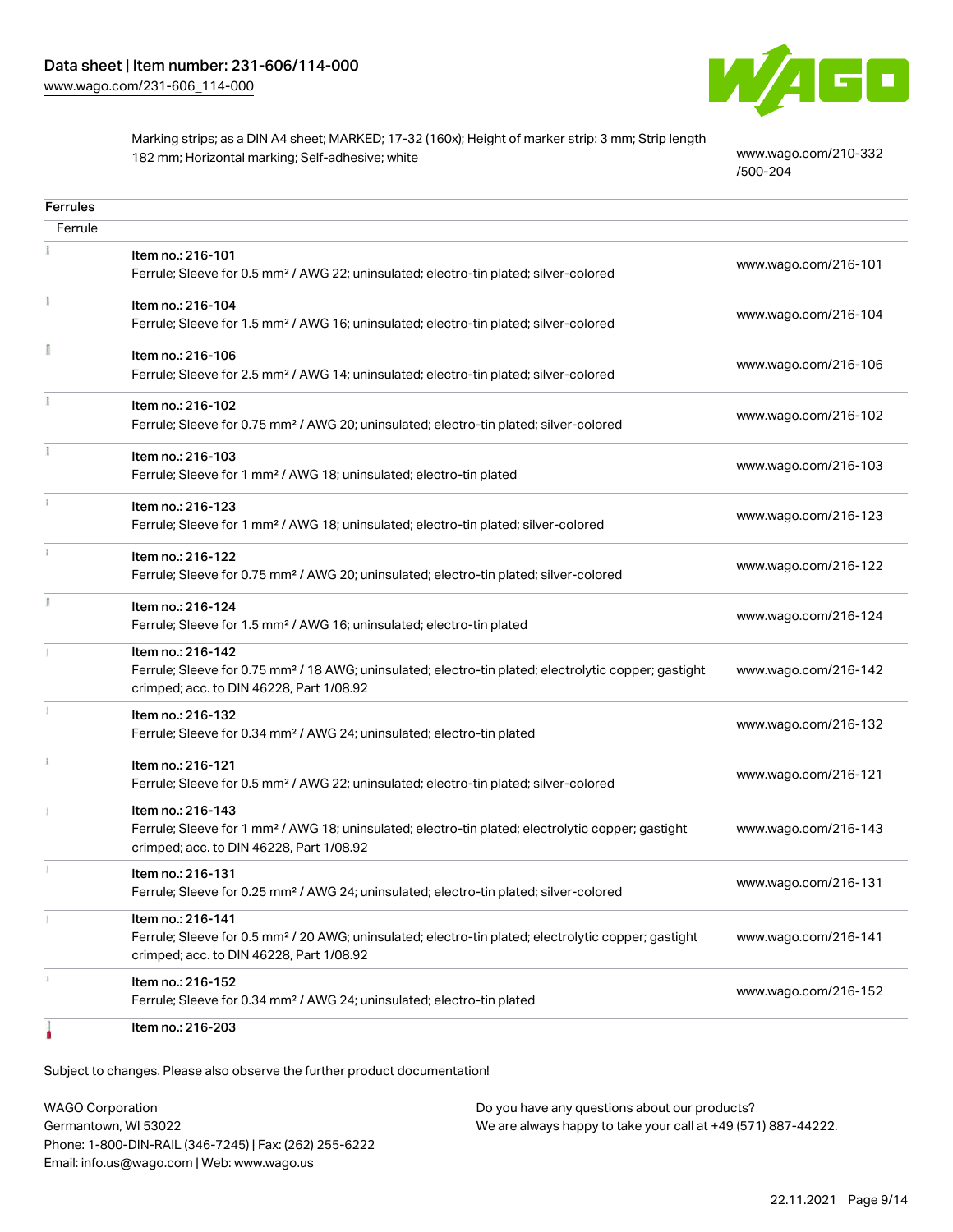

Ferrule; Sleeve for 1 mm² / AWG 18; insulated; electro-tin plated; red [www.wago.com/216-203](http://www.wago.com/216-203)

|   | Item no.: 216-202<br>Ferrule; Sleeve for 0.75 mm <sup>2</sup> / 18 AWG; insulated; electro-tin plated; gray                                                                                             | www.wago.com/216-202 |
|---|---------------------------------------------------------------------------------------------------------------------------------------------------------------------------------------------------------|----------------------|
| ı | Item no.: 216-151<br>Ferrule; Sleeve for 0.25 mm <sup>2</sup> / AWG 24; uninsulated; electro-tin plated                                                                                                 | www.wago.com/216-151 |
| Â | Item no.: 216-204<br>Ferrule; Sleeve for 1.5 mm <sup>2</sup> / AWG 16; insulated; electro-tin plated; black                                                                                             | www.wago.com/216-204 |
|   | Item no.: 216-144<br>Ferrule; Sleeve for 1.5 mm <sup>2</sup> / AWG 16; uninsulated; electro-tin plated; electrolytic copper; gastight<br>crimped; acc. to DIN 46228, Part 1/08.92; silver-colored       | www.wago.com/216-144 |
|   | Item no.: 216-201<br>Ferrule; Sleeve for 0.5 mm <sup>2</sup> / 20 AWG; insulated; electro-tin plated; white                                                                                             | www.wago.com/216-201 |
|   | Item no.: 216-223<br>Ferrule; Sleeve for 1 mm <sup>2</sup> / AWG 18; insulated; electro-tin plated; red                                                                                                 | www.wago.com/216-223 |
|   | Item no.: 216-241<br>Ferrule; Sleeve for 0.5 mm <sup>2</sup> / 20 AWG; insulated; electro-tin plated; electrolytic copper; gastight<br>crimped; acc. to DIN 46228, Part 4/09.90; white                  | www.wago.com/216-241 |
|   | Item no.: 216-242<br>Ferrule; Sleeve for 0.75 mm <sup>2</sup> / 18 AWG; insulated; electro-tin plated; electrolytic copper; gastight<br>crimped; acc. to DIN 46228, Part 4/09.90; gray                  | www.wago.com/216-242 |
|   | Item no.: 216-222<br>Ferrule; Sleeve for 0.75 mm <sup>2</sup> / 18 AWG; insulated; electro-tin plated; gray                                                                                             | www.wago.com/216-222 |
|   | Item no.: 216-221<br>Ferrule; Sleeve for 0.5 mm <sup>2</sup> / 20 AWG; insulated; electro-tin plated; white                                                                                             | www.wago.com/216-221 |
| 1 | Item no.: 216-224<br>Ferrule; Sleeve for 1.5 mm <sup>2</sup> / AWG 16; insulated; electro-tin plated; black                                                                                             | www.wago.com/216-224 |
|   | Item no.: 216-243<br>Ferrule; Sleeve for 1 mm <sup>2</sup> / AWG 18; insulated; electro-tin plated; electrolytic copper; gastight crimped; www.wago.com/216-243<br>acc. to DIN 46228, Part 4/09.90; red |                      |
| Â | Item no.: 216-244<br>Ferrule; Sleeve for 1.5 mm <sup>2</sup> / AWG 16; insulated; electro-tin plated; electrolytic copper; gastight<br>crimped; acc. to DIN 46228, Part 4/09.90; black                  | www.wago.com/216-244 |
| ٠ | Item no.: 216-263<br>Ferrule; Sleeve for 1 mm <sup>2</sup> / AWG 18; insulated; electro-tin plated; electrolytic copper; gastight crimped; www.wago.com/216-263<br>acc. to DIN 46228, Part 4/09.90; red |                      |
| Â | Item no.: 216-264<br>Ferrule; Sleeve for 1.5 mm <sup>2</sup> / AWG 16; insulated; electro-tin plated; electrolytic copper; gastight<br>crimped; acc. to DIN 46228, Part 4/09.90; black                  | www.wago.com/216-264 |
| Ă | Item no.: 216-284<br>Ferrule; Sleeve for 1.5 mm <sup>2</sup> / AWG 16; insulated; electro-tin plated; electrolytic copper; gastight<br>crimped; acc. to DIN 46228, Part 4/09.90; black                  | www.wago.com/216-284 |

WAGO Corporation Germantown, WI 53022 Phone: 1-800-DIN-RAIL (346-7245) | Fax: (262) 255-6222 Email: info.us@wago.com | Web: www.wago.us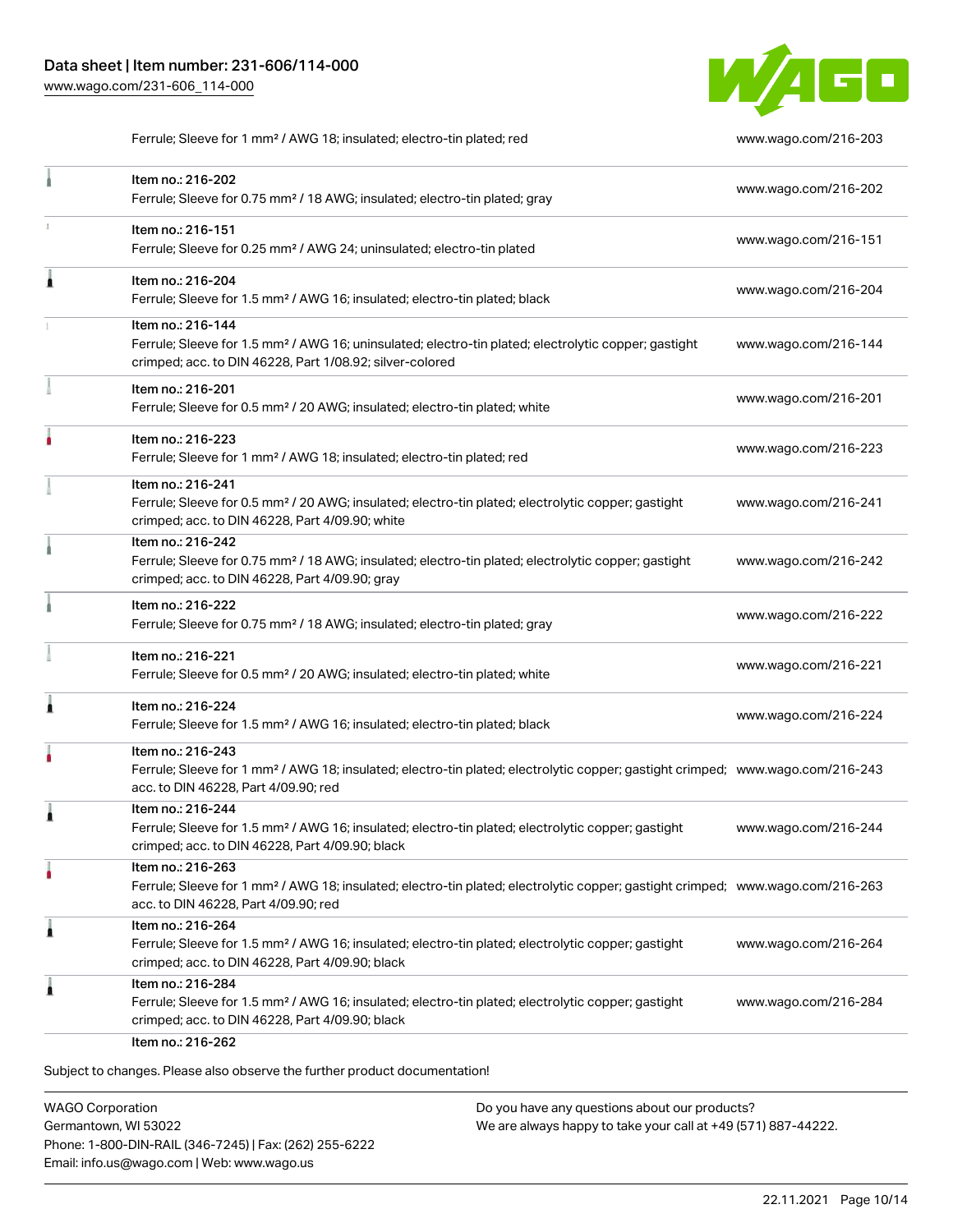# Data sheet | Item number: 231-606/114-000

[www.wago.com/231-606\\_114-000](http://www.wago.com/231-606_114-000)



|                                                         | Ferrule; Sleeve for 0.75 mm <sup>2</sup> / 18 AWG; insulated; electro-tin plated; electrolytic copper; gastight<br>crimped; acc. to DIN 46228, Part 4/09.90; gray |            | www.wago.com/216-262 |          |
|---------------------------------------------------------|-------------------------------------------------------------------------------------------------------------------------------------------------------------------|------------|----------------------|----------|
|                                                         | Item no.: 216-301<br>Ferrule; Sleeve for 0.25 mm <sup>2</sup> / AWG 24; insulated; electro-tin plated; yellow                                                     |            | www.wago.com/216-301 |          |
|                                                         | Item no.: 216-321<br>Ferrule; Sleeve for 0.25 mm <sup>2</sup> / AWG 24; insulated; electro-tin plated; yellow                                                     |            | www.wago.com/216-321 |          |
|                                                         | Item no.: 216-322<br>Ferrule; Sleeve for 0.34 mm <sup>2</sup> / 22 AWG; insulated; electro-tin plated; green                                                      |            | www.wago.com/216-322 |          |
| f.                                                      | Item no.: 216-302<br>Ferrule; Sleeve for 0.34 mm <sup>2</sup> / 22 AWG; insulated; electro-tin plated; light turquoise                                            |            | www.wago.com/216-302 |          |
| <b>Strain relief</b>                                    |                                                                                                                                                                   |            |                      |          |
| Strain relief housing                                   |                                                                                                                                                                   |            |                      |          |
|                                                         | Item no.: 232-606<br>Strain relief housing; gray                                                                                                                  |            | www.wago.com/232-606 |          |
| <b>Downloads</b><br>Documentation                       |                                                                                                                                                                   |            |                      |          |
| <b>Additional Information</b><br>Technical explanations |                                                                                                                                                                   | 2019 Apr 3 | pdf<br>2.0 MB        | Download |
| <b>CAD files</b><br>CAD data                            |                                                                                                                                                                   |            |                      |          |
|                                                         | 2D/3D Models 231-606/114-000                                                                                                                                      |            | URL                  | Download |
| <b>CAE</b> data                                         |                                                                                                                                                                   |            |                      |          |
|                                                         | ZUKEN Portal 231-606/114-000                                                                                                                                      |            | <b>URL</b>           | Download |
|                                                         | <b>Environmental Product Compliance</b>                                                                                                                           |            |                      |          |
| <b>Compliance Search</b>                                |                                                                                                                                                                   |            |                      |          |
|                                                         | Environmental Product Compliance 231-606/114-000                                                                                                                  |            | <b>URL</b>           | Download |
|                                                         | 1-conductor male connector; CAGE CLAMP <sup>®</sup> ; 2.5 mm <sup>2</sup> ; Pin spacing 5 mm; 6-pole;<br>Snap-in flange; 2,50 mm <sup>2</sup> ; gray              |            |                      |          |
|                                                         | Subject to changes. Please also observe the further product documentation!                                                                                        |            |                      |          |
|                                                         |                                                                                                                                                                   |            |                      |          |

WAGO Corporation Germantown, WI 53022 Phone: 1-800-DIN-RAIL (346-7245) | Fax: (262) 255-6222 Email: info.us@wago.com | Web: www.wago.us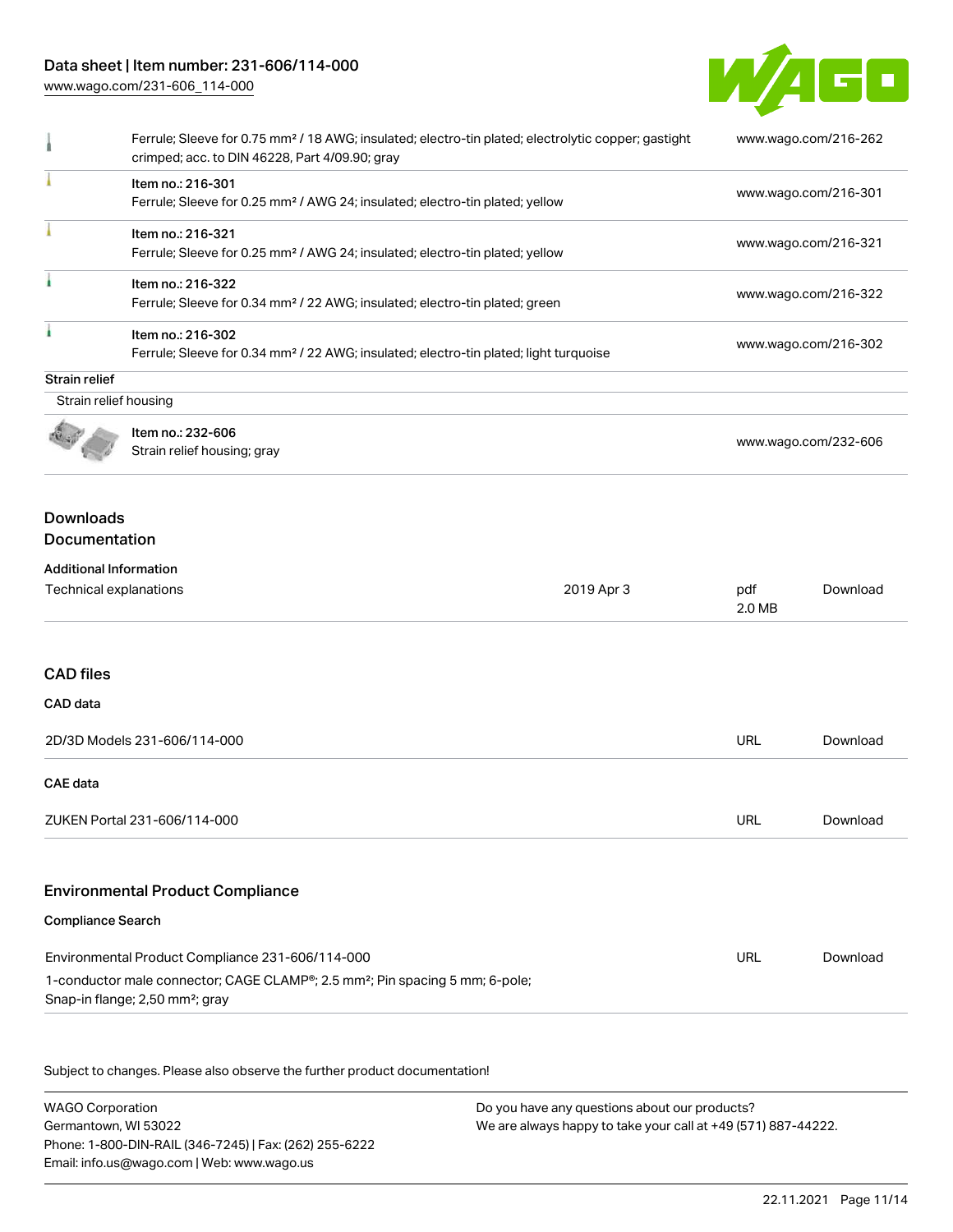

Application



Male connector, with snap-in flanges, for feedthrough applications, for 0.5 … 2.5 mm plate thickness



Inserting a conductor via 3.5 mm screwdriver – CAGE CLAMP® actuation parallel to conductor entry.



Inserting a conductor via 3.5 mm screwdriver – CAGE CLAMP® actuation perpendicular to conductor entry.



Inserting a conductor into CAGE CLAMP® unit via operating lever (231-291).



Inserting a conductor via operating tool.

#### Coding

Subject to changes. Please also observe the further product documentation!

WAGO Corporation Germantown, WI 53022 Phone: 1-800-DIN-RAIL (346-7245) | Fax: (262) 255-6222 Email: info.us@wago.com | Web: www.wago.us

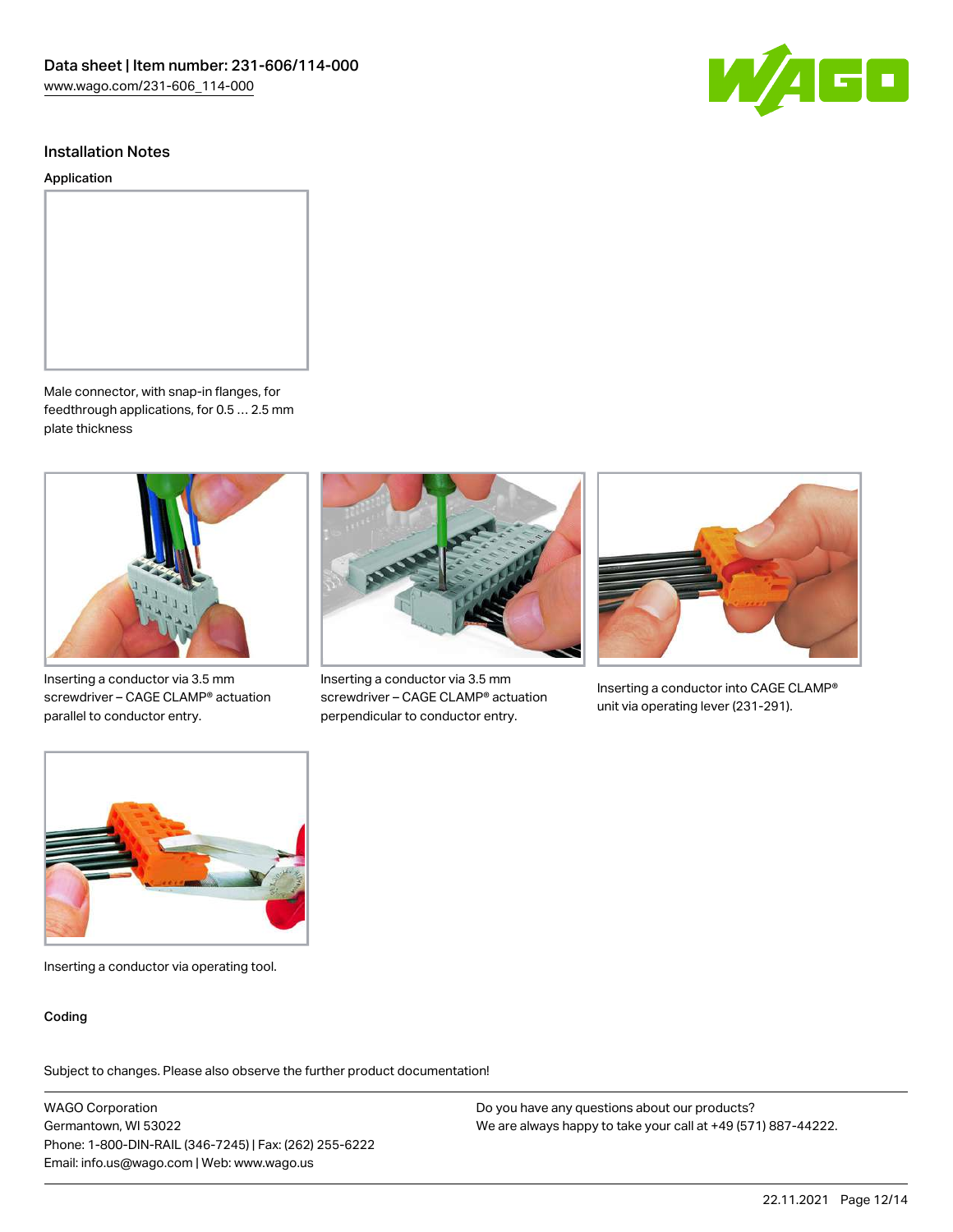



Coding a male header – fitting coding key(s).



Testing – female connector with CAGE CLAMP®

Integrated test ports for testing perpendicular to conductor entry via 2 or 2.3 mm Ø test plug

#### Installation



Male connector with strain relief plate



Strain relief housing shown with a male connector equipped with CAGE CLAMP®

#### Marking

Subject to changes. Please also observe the further product documentation!

WAGO Corporation Germantown, WI 53022 Phone: 1-800-DIN-RAIL (346-7245) | Fax: (262) 255-6222 Email: info.us@wago.com | Web: www.wago.us